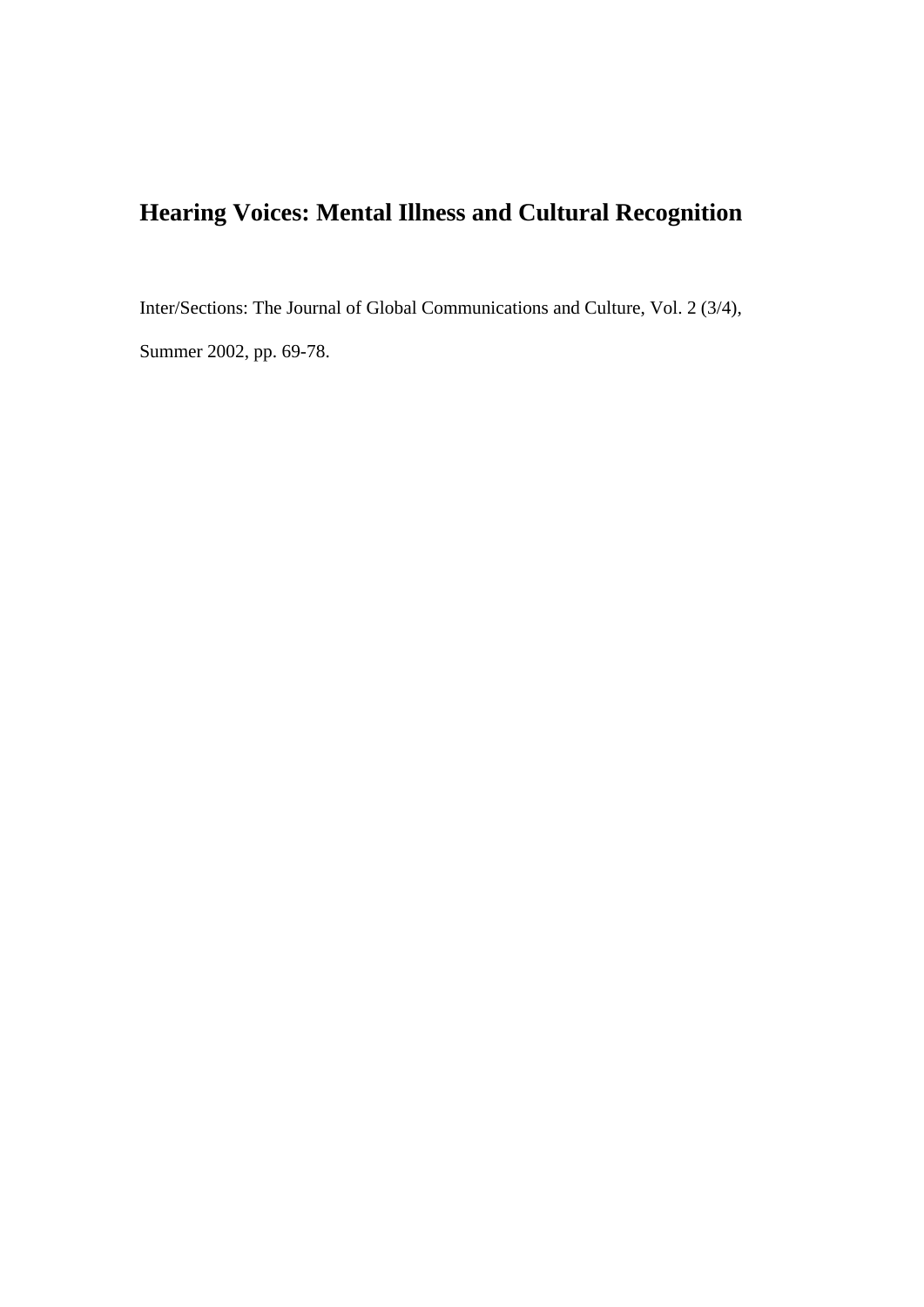**Hearing Voices: Mental Illness and Cultural Recognition**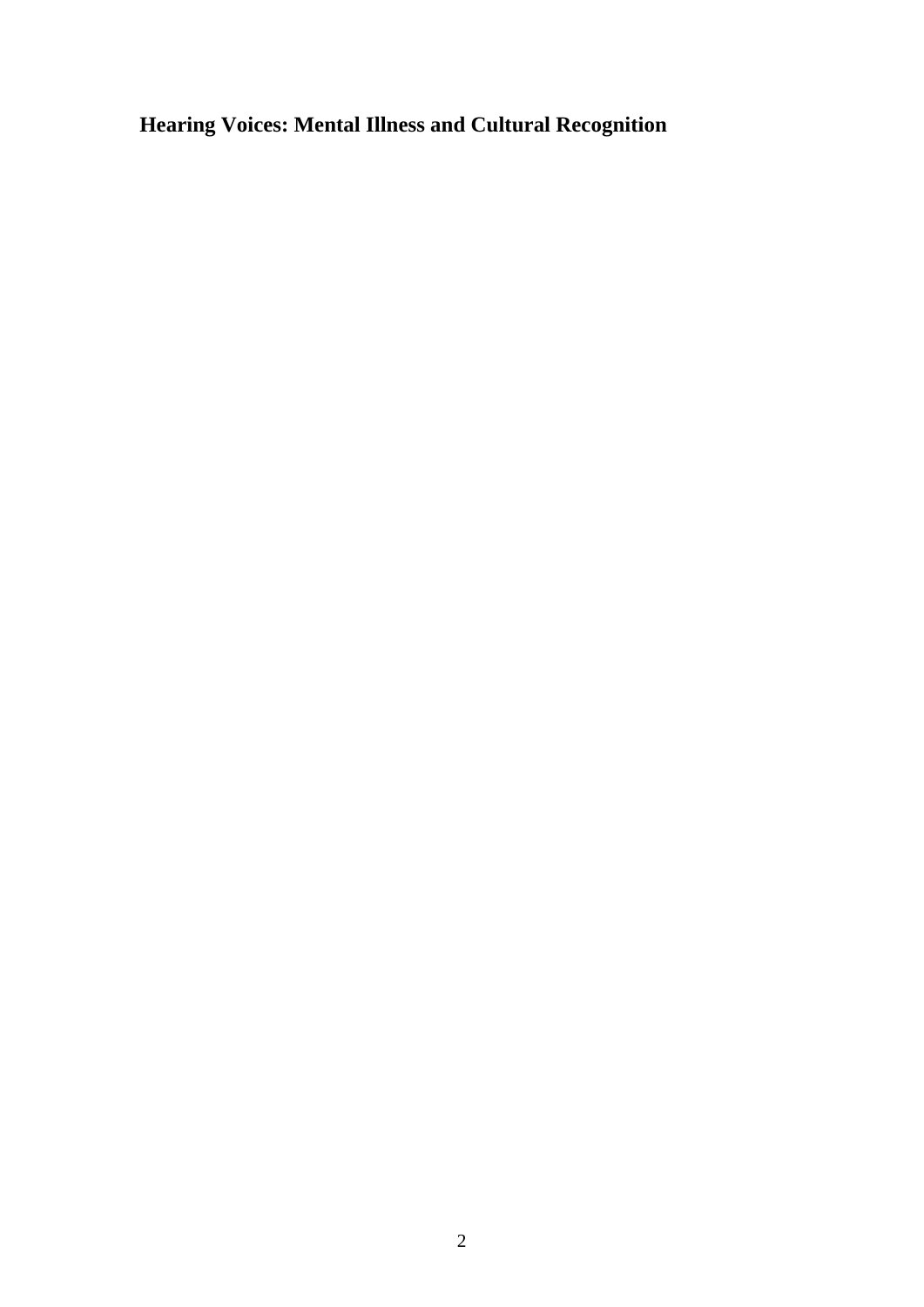**Abstract** Popular misconceptions about the danger of madness have undermined mentally ill people's struggle for social inclusion. Consequently, efforts to think through how we might belong together must take account of mental patients' right to a public voice. However, the article takes issue with an excessively cognitive and rationalistic conception of the public citizen. It suggests, instead, that 'alternative' forums can be constructed which counters the dominant cultural image of the "mad, crazy, nutter". It concludes by discussing one innovative TV series (*Video Diaries*) in which 'mentally ill' participants' reveal their capacity to speak for themselves.

**Keywords** mental illness, marginalization, culture, recognition, public voice

# **Introduction**

1

On New Year's Eve 1992, visitors to the lion enclosure in London Zoo were alarmed to see a young man climb over the safety barrier<sup>\*</sup>. Despite urgent appeals for him to return to the safety of the viewing area he walked calmly towards the lions, knelt, and was then attacked. The man, Ben Silcock, survived though surgery to repair the damage took many hours. The drama of his mauling, captured on video by an amateur camcorder enthusiast, was later aired by all the main British TV news organizations. The newsworthiness of the incident was added to when it transpired that Silcock was a diagnosed schizophrenic and the previous day had asked for, but been denied, admission to hospital. He had apparently recognised that his psychotic symptoms were worsening and had sought emergency treatment. However, rather like the character Yossarian in Joseph Heller's *Catch 22*, medical staff at the hospital felt that

<span id="page-2-0"></span><sup>∗</sup> I am grateful to Graham Murdock for comments on earlier versions of this article.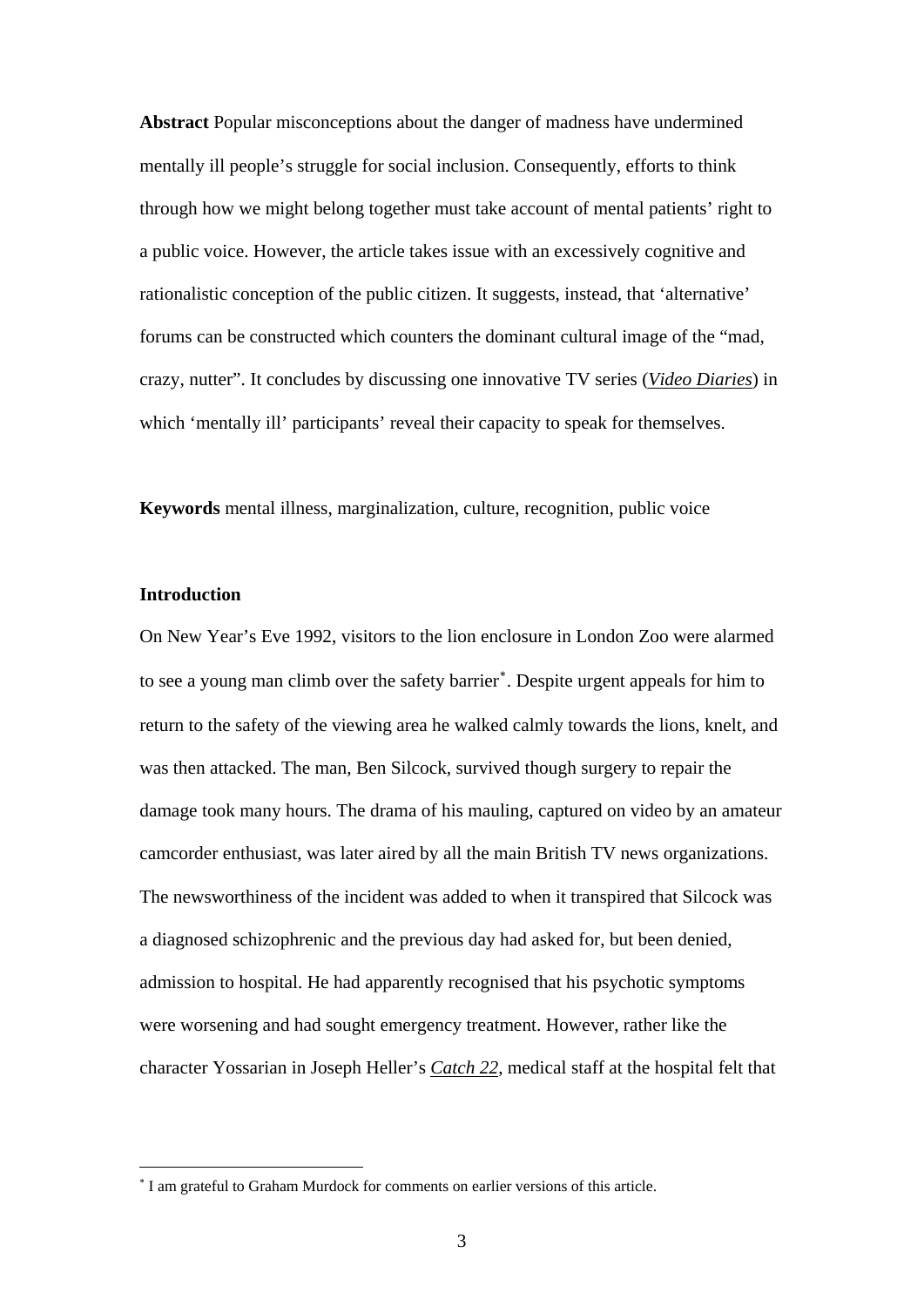Silcock's request was itself evidence that he was not a suitable case for urgent treatment.

The footage of Silcock's mauling was deeply disturbing and in Britain quickly came to symbolise the violence associated with closing traditional asylums. But in the aftermath of recriminations and explanations it was never made clear why he chose to enter the lion's den (aside from popular explanations that "he must be mad"). In a television interview sometime after the event, he spoke of how he often visited the zoo because he felt a particular communion with the caged lions. His father, Brian, commented that living as a mental patient in the community was akin to being an unwelcome guest at a party to which he was not invited and suggested that his son felt more at home in the company of wild animals than people.

Nearly a decade later, the symbolism of Silcock's mauling continues to carry two meanings. It remains a *cause celebre* for those who maintain that the care in the community policy is not working. But it also suggests the immense difficulty that the mentally ill encounter in forging a sense of belonging in a world that wishes they were elsewhere.

## **Inclusion and Exclusion**

The notion that the mentally ill do not 'belong' is embedded in the popular lexicon of mental disorder: "barmy", "batty", "crazy", "demented", "loony", "mad", "nutter", "psycho", "wacky", "zany". This insistent vocabulary of difference marks out the vast gulf between 'us' and 'them'. It drives home the strangeness, the remoteness, above all the 'otherness' of mental disorder. The inclusive vision of community care policy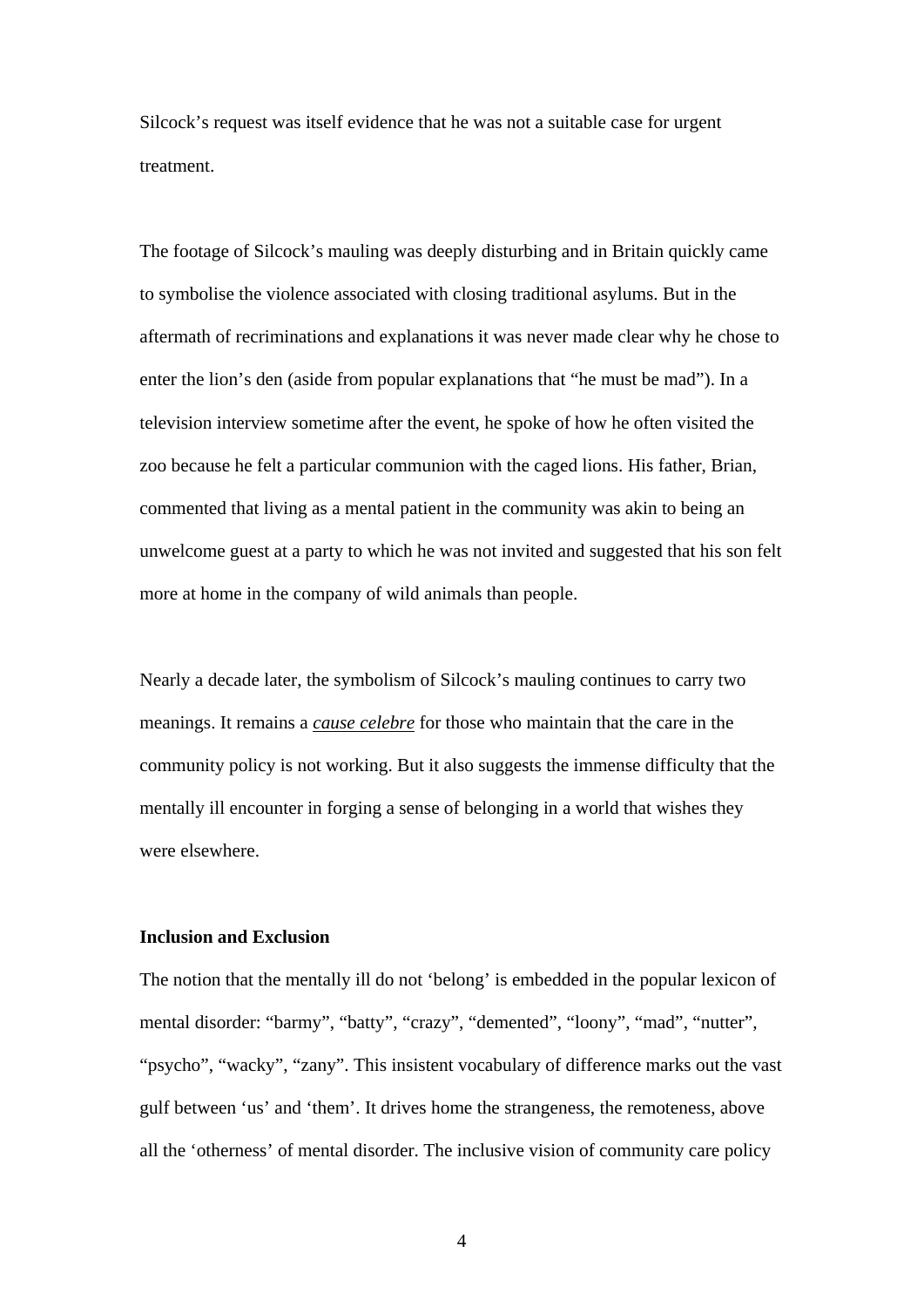therefore has to contend with deeply ingrained notions that the mentally ill are *not* normal, that they *are* different. As one British mental health service user recently put it, 'It is easier to live in society with a prison record than a psychiatric record' (Mind, 1999: 6).

Barham and Hayward (1991: 137) interviewed mentally ill people living in Britain to explore their experiences of life after the asylum. Speaking about the social impact of his particular psychiatric diagnosis, Henry, observes that 'with schizophrenia you're not living, you're just existing... I think that schizophrenia will always make me a second-class citizen'. His assertion is based on an experience of boredom and demoralisation following release from hospital. His situation is such that he feels he does not belong in the world of 'normal' people. This sense of exclusion is frequently reinforced by local hostility to having mental health facilities located in residential neighbourhoods (Sayce, 1995).

The tension generated by the encounter between 'rational' and 'non-rational' individuals illustrates how far communal solidarity with the mentally ill is vulnerable to moral judgements about 'the responsible self'. This tension governs our policy goal to fashion the mentally ill as people like ourselves, equal members of our political community, whilst at the same time ensuring that their apparent difference from 'us' their irrationality - is dealt with at the *pharmacological* level<sup>[1](#page-4-0)</sup>. In other words, if mentally ill people are given civil rights then we can expect certain responsibilities from them; they must act responsibly and take prescribed medication.

<span id="page-4-0"></span> $<sup>1</sup>$  A proposed new Mental Health Act for England and Wales will construct non-compliance with a drug</sup> regime in the community as an offence. At present compulsory treatment requires hospitalization.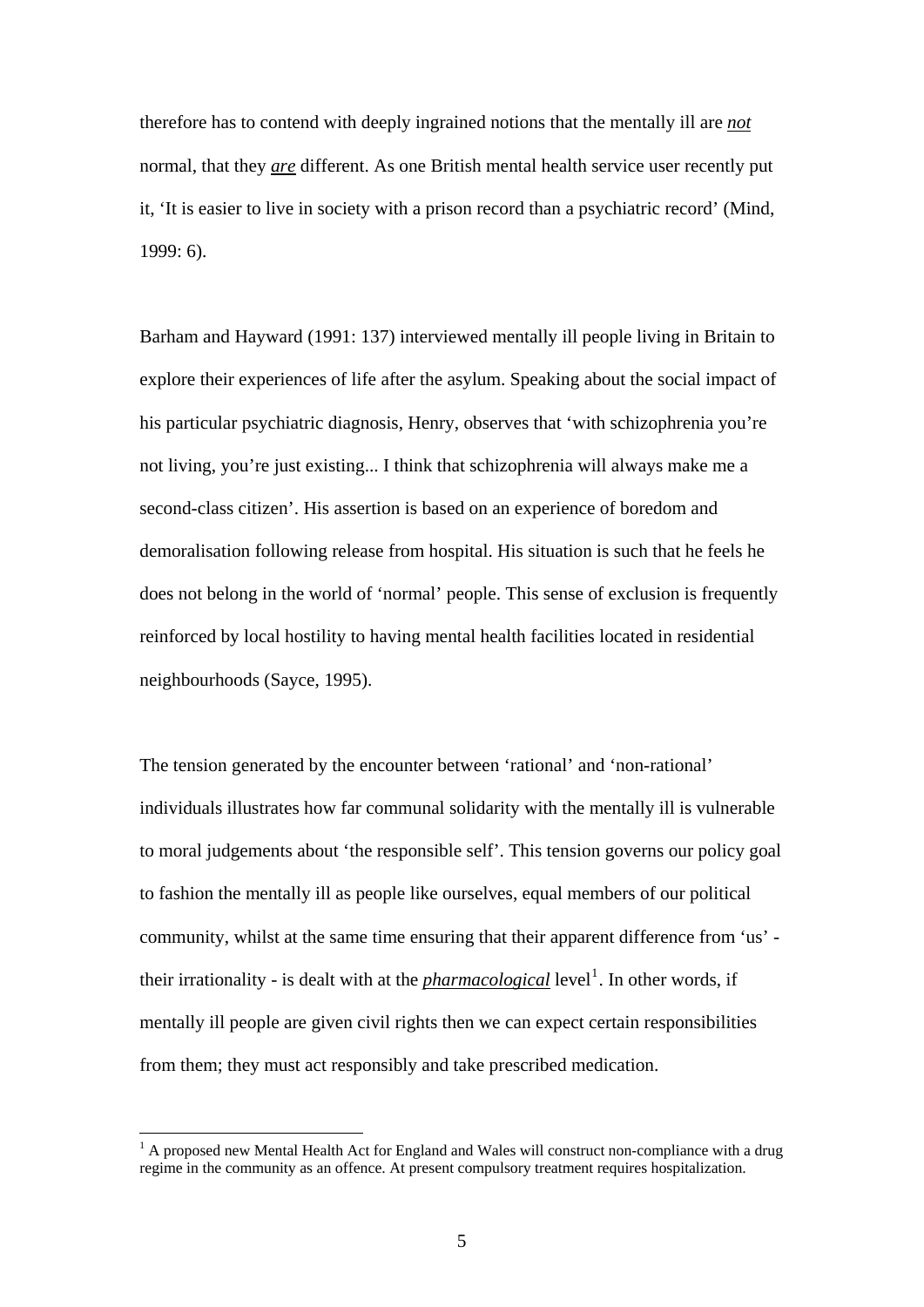#### **The Silence of Madness**

Foucault (1987) has argued that the literal 'shutting up' of the insane in institutions has silenced madness. This has led to an extraordinary deafness towards the communications of the disturbed, and in particular a discounting of the reactions to, and complaints against, the treatment meted out to them. Inmates were all too aware of how the power dynamic inside the asylum obscured their point of view - a fact wryly noted by the Restoration playwright Nathaniel Lee, following his committal to Bethlem Hospital in the late sixteenth century: 'They called me mad, I called them mad, and damn them they outvoted me' (Quoted in Porter, 1991: 1).

What the asylum system produced, then, was not merely confinement for large numbers of people but a whole way of seeing and understanding irrationality at the individual level. Foucault shows how the 'great confinement' of the mad gathering pace since the Seventeenth Century resulted in a modern system of social exclusion in which the voice of the mental patient is ignored as rank nonsense. In Britain, for example, this has historically meant that some patients detained in mental hospitals have been denied the right to vote in elections.

Institutional segregation has been replaced by care in the community. Yet the official medico-psychiatric language for managing the mad continues to decide 'where and how they can participate in the lives of those deemed to be of full mental health' (Adam Phillips, 2001: 36). In considering the recovery of the mental patient's 'place' in the community, Glass writes that 'the medical language that exercises such a powerful hold over the patient's sense of identity and liberty, reinforces the self's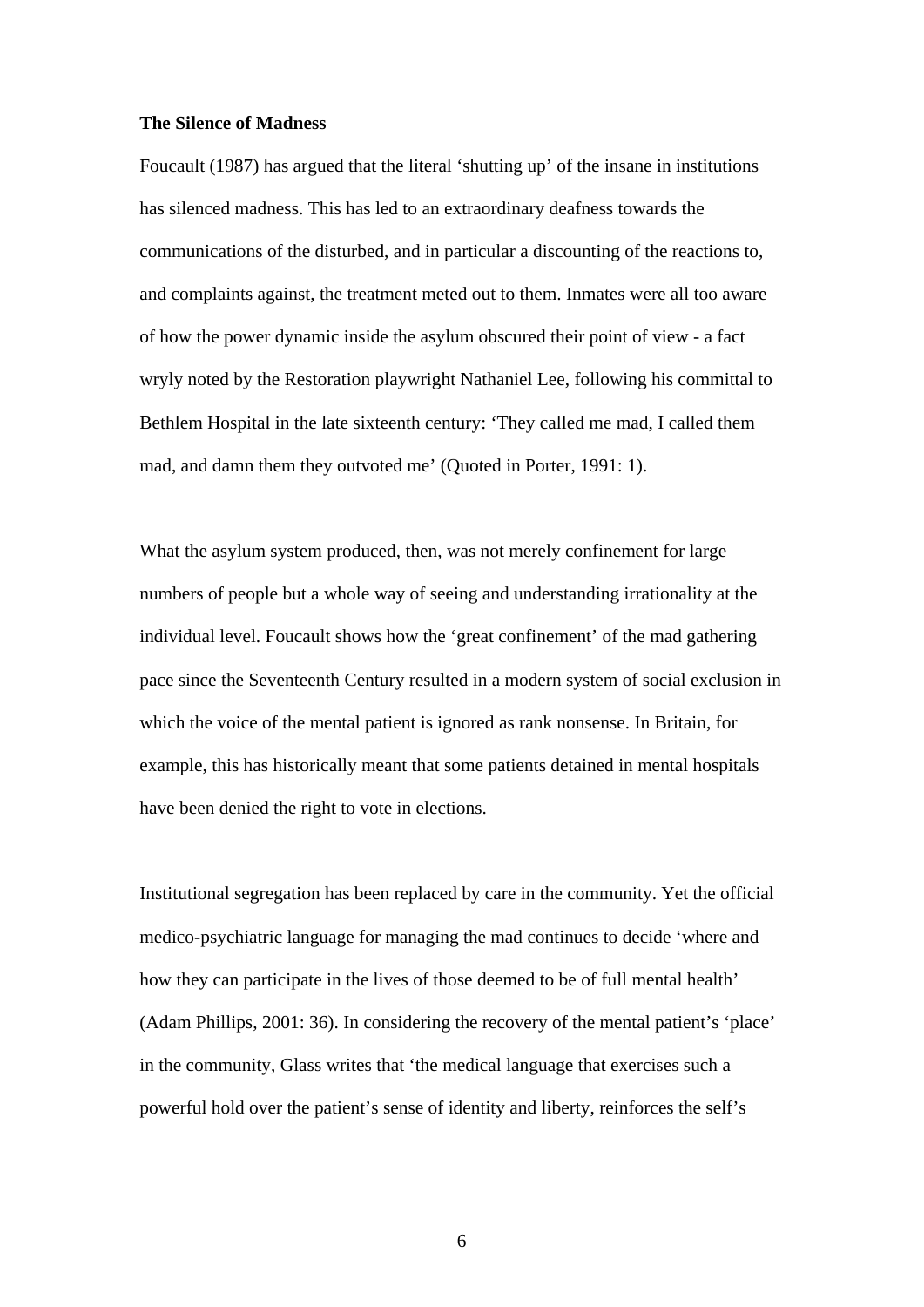knowledge of its own separateness, its essential and abiding alienation from the species, from community' (Quoted in Barham, 1997: 170).

Expanding citizenship's vocabulary in order to communicate with the mad (Hickman, 1996) is vital if we are to find a way of belonging together. However, mental patients' struggle for inclusion has not figured in recent 'recognition' work promoting a revised ethos of citizenship grounded in the deconstruction of 'otherness' and recognising difference (see, for instance, the recent special edition on 'recognition and difference' in *Theory, Culture and Society*, April, 2001). While mental patients are the archetypal 'other - representatives *par excellence* of the non-normal – their marginalization is mirrored in the current politics of recognition which prefers to elevate racial, ethnic, and gender marginalization over the cultural politics of mental health.

## **Madness and Cultural Recognition**

With the closure of Britain's Victorian-built asylums, mental patients have reappeared as familiar figures on our streets and in other public spaces. However, the cultural image of the mentally ill as "mad, bad and dangerous to know" has simultaneously reinforced their 'otherness' and grounded it in everyday experience. As Anne Phillips (1999: 81) puts it, in the context of arguments about equal human worth, 'it is proximity to those different from ourselves that resurrects long-buried ideas about social superiority and social inferiority, and that it is easy to conceive of others as your equals when you are not exposed to the details of their lives'. Recognizing mentally ill people's humanity easily dissolves in the face of recalcitrant experience.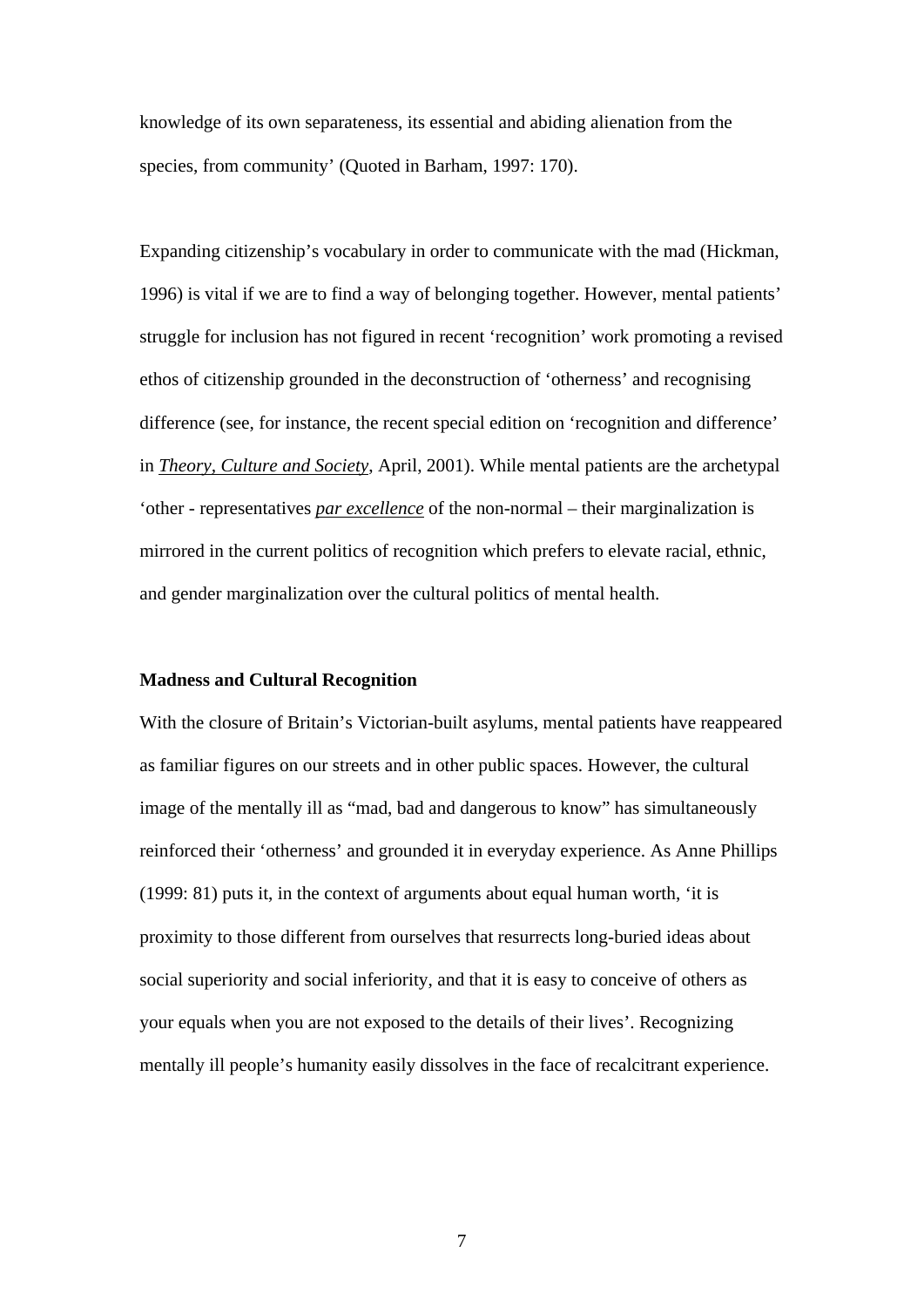Perhaps we should not be surprised. As Barham (1984: 178) reminds us, 'we err if we suppose that administrative changes in the form of the transfer of those people from one category of sites to another necessarily indicate a deeper social change in the terms on which such people are to be regarded and permitted to participate in social life'. Barham's caution derives from a concern that the blunt reality of care in the community falls some way short of the rhetorical promises.

This is not a uniquely British problem. Knowles (2000) has shown how, in the absence of welfare provision, homeless schizophrenics in Montreal pass through city spaces in which by definition, they can never anchor their lives. Her interviews with schizophrenics also reveal how, cut loose from the asylum and the hospital, they encounter misconceptions about their condition (that they have a split personality, are dangerous, and so on) which are worked into both their own understandings and their relations with others: 'Schizophrenics' conceptions of madness form a part of the public regimes for disposal of private terror. It forms a part of the ways in which they walk the streets of the city' (Knowles, ibid.: 101). In short, madness remains a fixed cultural reference point within the political economy of local urban mythology.

Though writing from different geographical and cultural perspectives, Knowles and Barham share the view that the mentally ill are denied full inclusion in the social community, and pose the challenge of reconstructing social bonds with the mentally ill. The extent of the challenge is neatly summed up by Knowles: 'The mad clearly occupy a strategic place in popular public concerns about safety and danger. This entails overhauling the existing relationship between the mad and not so mad and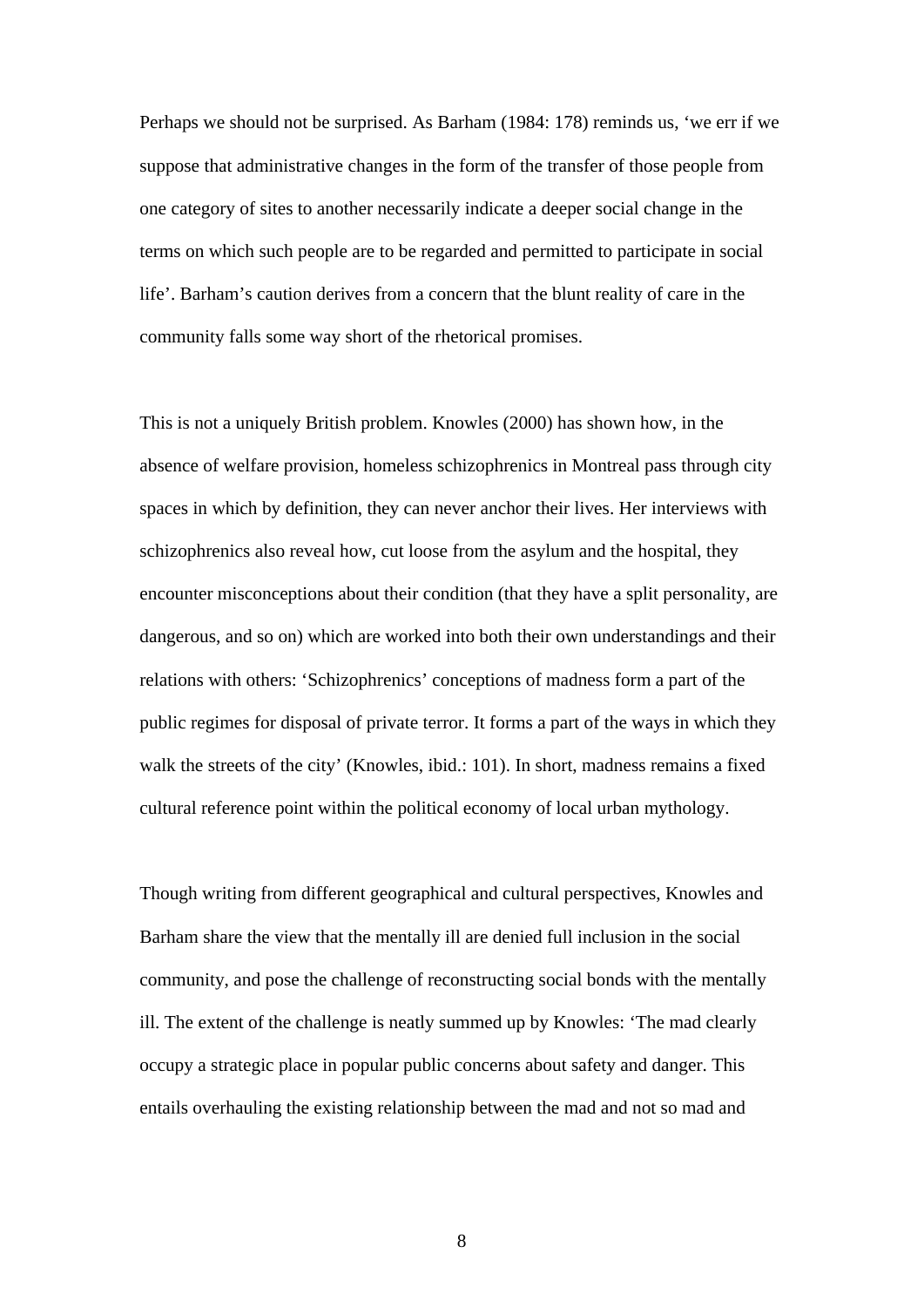rethinking the terms of our mutual existence, something that requires a major shift in the ways in which we think about madness' (Knowles, ibid.: 160).

However, the ways in which we think about madness carry historical weight. Gilman (1982) has shown how visual representations in our own era continually draw upon conceptualizations of madness from past times. Such continuity of representation, he suggests, overrides the banality of real mental illness and helps maintain a symbolic barrier between 'us' and 'them'. Following Gilman, a leading mental health advocate, Otto Wahl (1995: 114), argues that the 'creative professionals of today's media are, in some ways, just carrying on traditional depictions of the past. Many of today's images are repetitions or residuals of long-standing popular beliefs'. In his discussion of US films involving the mentally ill, for example, he notes how the portrayal of the "mad murderer" as looking distinctively different activates artistic conventions that have evolved over centuries.

Images of madness are also entrenched in the popular British imagination. In this historical and symbolic context, a complex relationship between madness and culture has evolved (Porter, 1987; Busfield, 1994; Showalter, 1987) in which representations and images of madness are found across a range of legal, medical and literary texts, as well as in the visual arts such as painting, film and photography. Over the years, as madness gave way to modern notions of 'mental illness', psychiatry has been unable to distance itself from cultural narratives concerning violent insanity (Wearing, 1993).

For instance, concern about unsupervised mental patients abroad in the community has figured prominently in popular UK newspaper accounts of mental illness and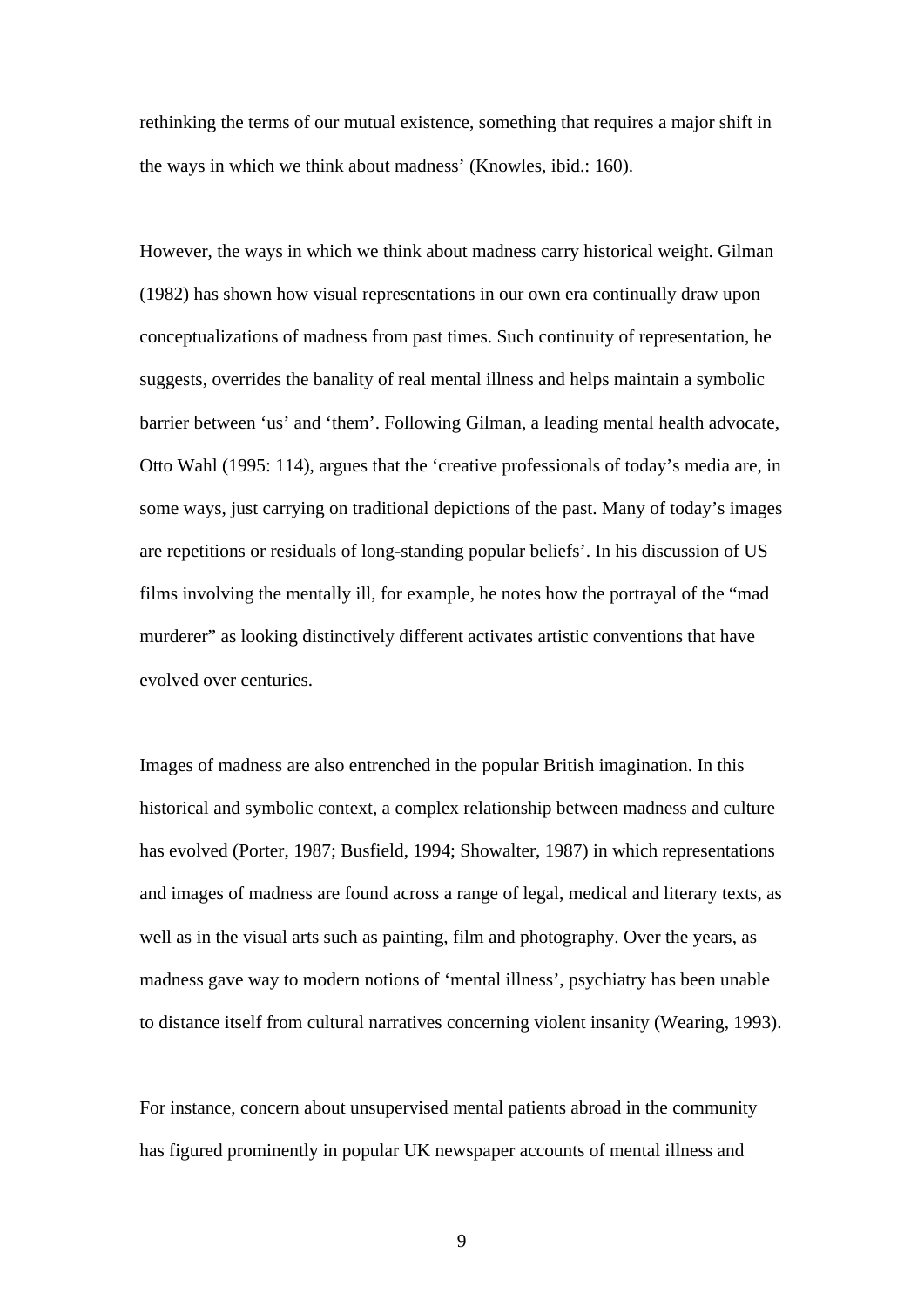crime (Muijen, 1995; Sayce, 1995; Baker and McPherson, 2000). Similarly, public fear about mental patients has provided British TV soap writers with a wealth of dramatic material (Philo, 1996; Henderson, 1996; Rose, 1998). Major soaps like *East Enders*, *Coronation Street* and *Brookside* have each introduced storylines exploring the dangerous consequences of caring for mental patients in the community.

#### **Mental Illness and Cultural Rights**

The mythology of violence that underpins popular assumptions about mental illness in the community suggests we must confront the cultural legacy of misrecognition in the public sphere. The social consequences of misrecognition, as Nancy Fraser (2000: 113) makes clear, are that people are 'denied the status of a full partner in social interaction, as a consequence of institutionalized patterns of cultural value that constitute one as comparatively unworthy of respect or esteem'. In the case of the mentally ill, cultural representations which reinforce their marginal status are not only antithetical to changed social relations between the mad and not so mad, but also undermine their claim to the cultural rights of citizenship.

The concept of cultural rights has evolved as an extension of citizenship rights; that is as the most recent set of rights to enable the citizen to be a fully participating member of the political community (Turner, 2001; cf. Murdock, 1999). Cultural rights, in this sense, offer the prospect of inclusion in the community regardless of cultural identity or life style. Recent reassessments of the cultural conditions for citizenship often begin with T.H. Marshall's seminal essay on 'Citizenship and Social Class' (first published in 1950), which took for granted 'that cultural rights were implicit in civil and social rights' (Roche, 2001: 76). However, such a view overlooks the role of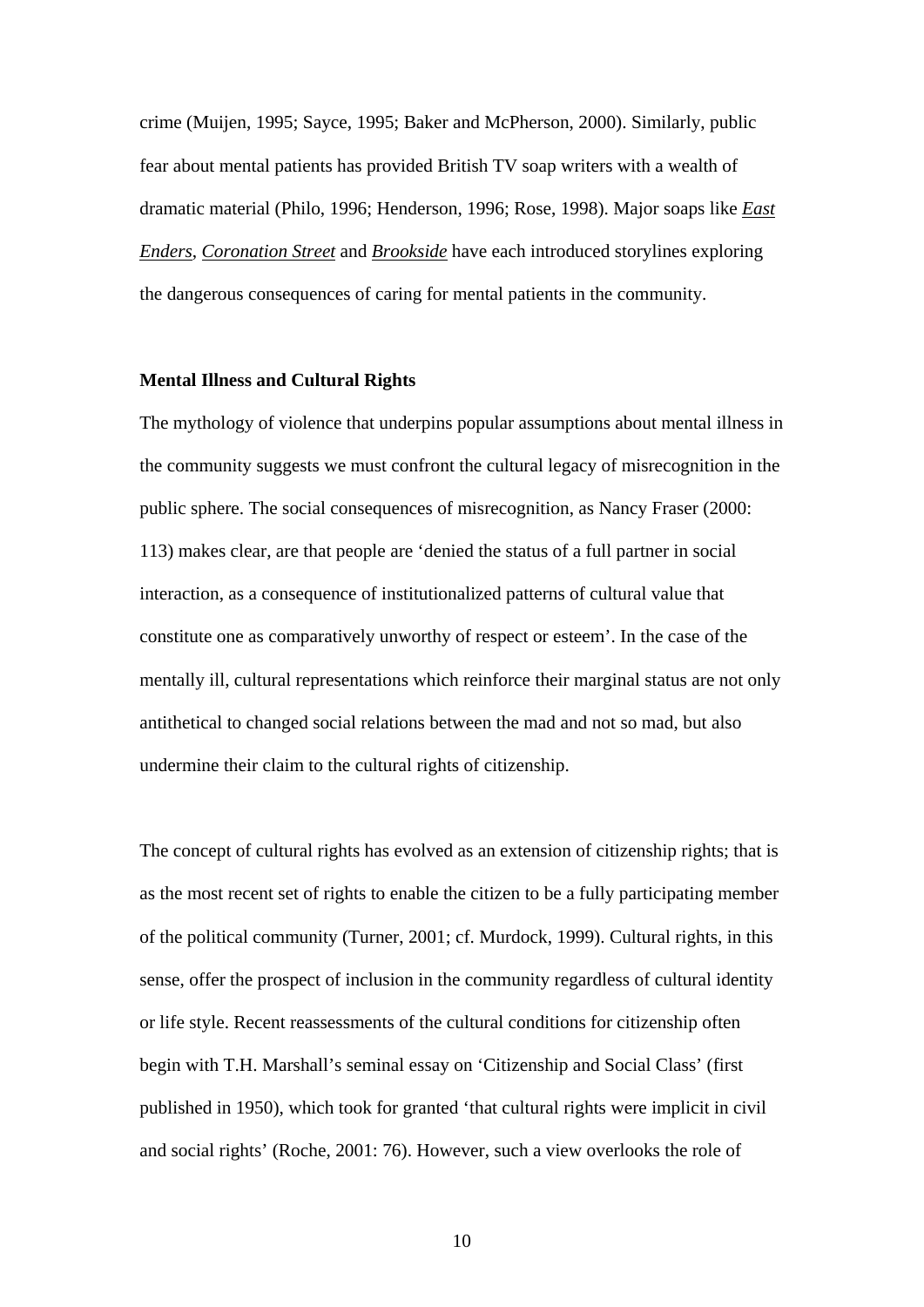media in constructing (and delineating) membership of the political community. Consequently, the concept of cultural rights points to the *symbolic mechanisms* by which cultural belonging and recognition are facilitated.

Cultural rights, according to Pakulski (1997: 80), herald a 'new set of citizenship claims that involve the right to unhindered and legitimate representation, and propagation of identities and lifestyles through the information systems'. The framing of cultural rights in terms of rights of cultural citizenship points not only to the recognition of difference, but the further unversalizing of citizenship. In other words, cultural rights provide a bridge to a second aspect of recognition demands; 'that is for recognition of the *common* humanity of different groups and the equal worth of each citizen, which flows from that' (Lister, 2001: 100; emphasis in the original).

Pakulski's notion of cultural rights involves three sub-elements: 'the right to symbolic presence and visibility (vs marginalization); the right to dignifying representation (vs stigmatisation); and the right to propagation of identity and maintenance of lifestyles (vs assimilation)' (Pakulski, 1997: 80). These rights centre upon the role of cultural institutions in strengthening (or undermining) symbolic ties of citizenship. As Stevenson (1999: 59) puts it: 'To talk of cultural citizenship... is to be concerned with the various ways in which membership is both determined and constructed. Are you an insider or an outsider, accepted or rejected, embraced or shunned by contemporary society?' These questions are not simply academic; in the context of shifting politics of mental health care they pose substantial practical difficulties for the mentally ill.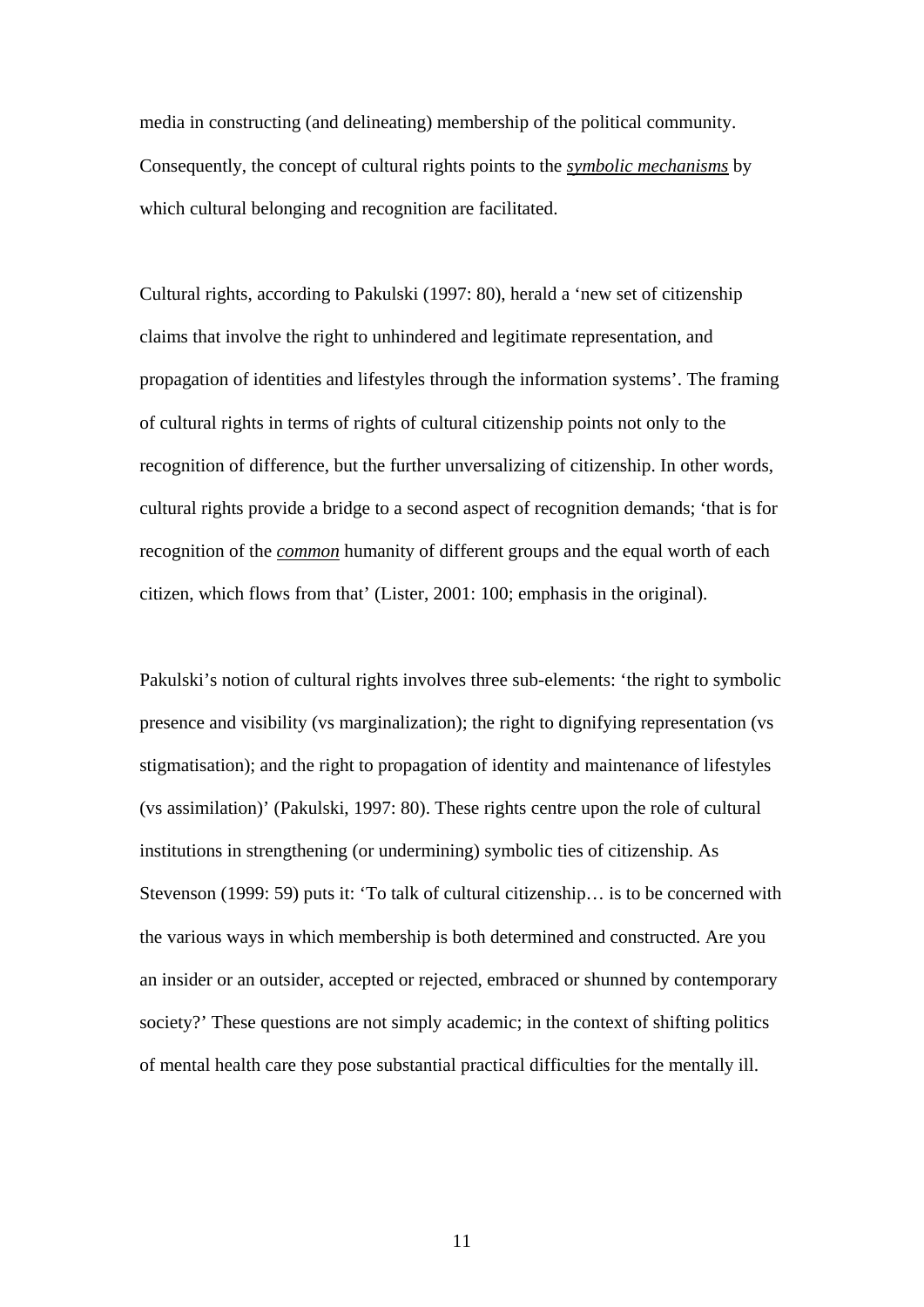The reorganisation of mental health services from asylum to care in the community challenges prevailing attitudes toward the mentally ill in two ways. Firstly, it acknowledges the cultural rights of the stigmatised. In the case of the mentally ill, this involves rights of access to a public voice. Secondly, and related to the latter point, the deconstruction of the mentally ill 'other' is essential to re-valuing their lives, helping them forge empathetic relations with others. This is valuable in helping members of the community understand that the 'otherness' of mental illness does not belong 'elsewhere', nor does it entail irretrievable differences of identity between 'us' and 'them'. Indeed, given that mental health problems affect one in four people in Britain (and 450 million people worldwide), it underscores that 'they' are also '*us*'.

## **Mental Patients and the Public Sphere**

The advent of community care appears as a particularly helpful context in which to promote mentally ill people's emergence into the public sphere. Free of the asylum, so the argument goes, they can participate in public discourse on *equal terms* with others in order to offer alternative accounts of their condition. But this ideal speech situation borrows heavily from a Habermas-inspired view of public discourse. It presupposes that the mentally ill will encounter no difficulties in entering a discursive space predicated on *rational* debate. Here, the point is that Habermas's emphasis upon the rational character of communication compounds mentally ill people's difficulties in taking up rights of participation in the public sphere.

Feminist critiques of Habermas's classic public sphere model argue that his masculine dissociation from the feminine reproduces a public world devoid of emotion and affect (e.g. Fraser, 1987). This criticism points to the way in which prevailing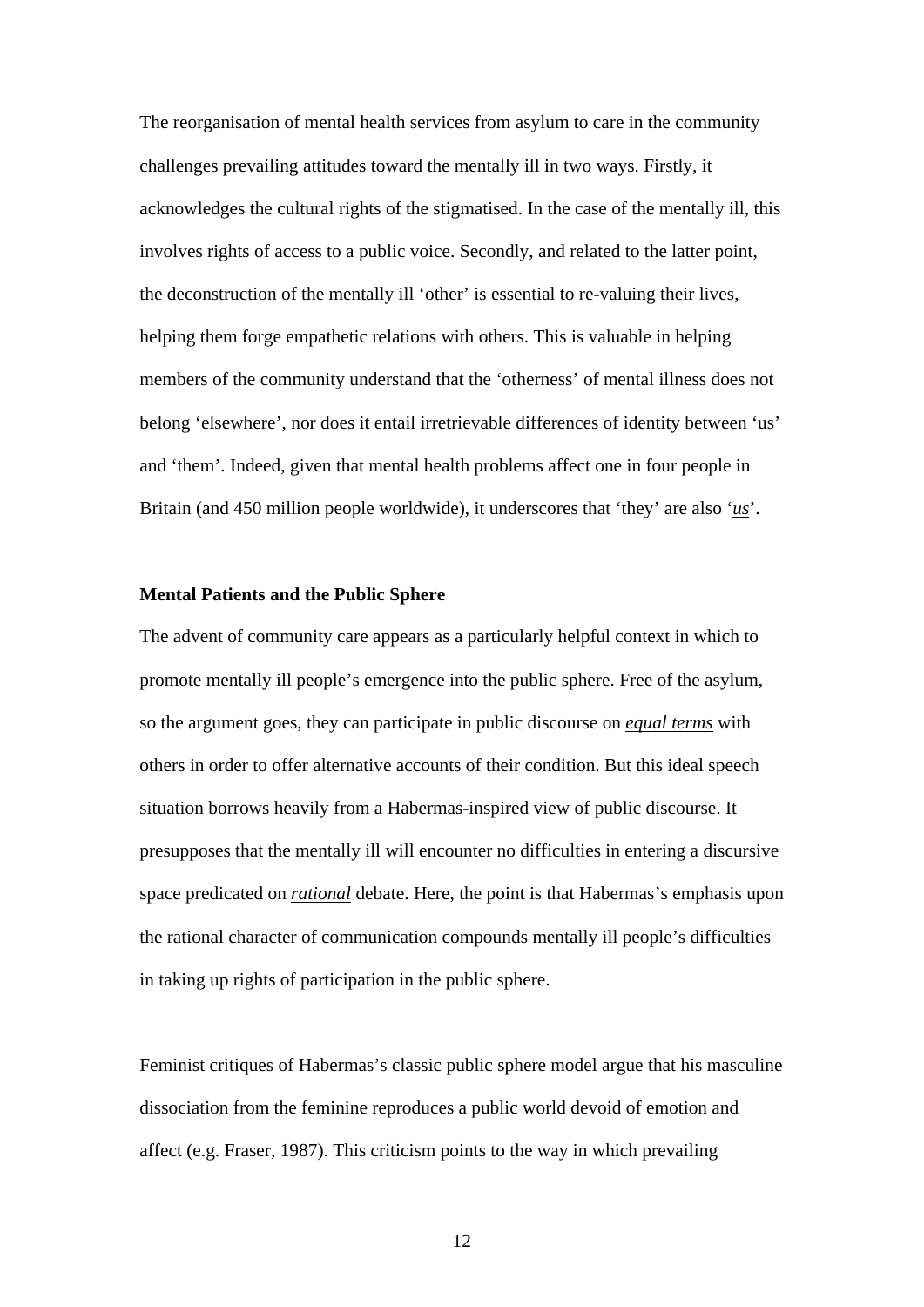relations between reason and emotion structure rights of participation in the public sphere. Other critics have questioned the dominance of the rationalist voice on the grounds that '[t]he Enlightenment, in promoting the hope of universal reason, silenced those whose voices were considered unreasonably emotional, superstitious or oldfashioned' (Billig, 1996: 12). Post-modern celebrations of 'Otherness' have helped reinstate these maligned voices. It would be a mistake however, to think that every voice suppressed by the dominant voice of western rationalism has been rescued.

Despite the apparent multivocality of post-modernism, certain subjects (and subjectivities) remain marginalized and subject to censure by 'rational' society. One group for whom this is a continuing problem are voice hearers. As Blackman (2000: 57) makes clear: 'The hearing of voices is a signifier of deficit, disease, pathology, and lack, indicating that a person has lost certain psychological propensities and is unable to function as a responsible citizen'. At the very least, one can imagine how people who hear voices might be wary of drawing attention to their experiences.

# **The Politics of Voice Hearing**

However, the decline in the pre-eminent position of the asylum has seen a shift in the discursive field around mental health. Thus, for example, the Hearing Voices Network (HVN), a growing international network of self-help groups for voice hearers, argue that voice hearing is misunderstood by psychiatry which denies the *reality* of their hearing experiences (see Coleman, 1999). Consequently, the HVN offer an counterspace in which hearers 'can adopt different relations to their voices producing very different ways of being, thinking and acting' (Blackman, 2001: 189).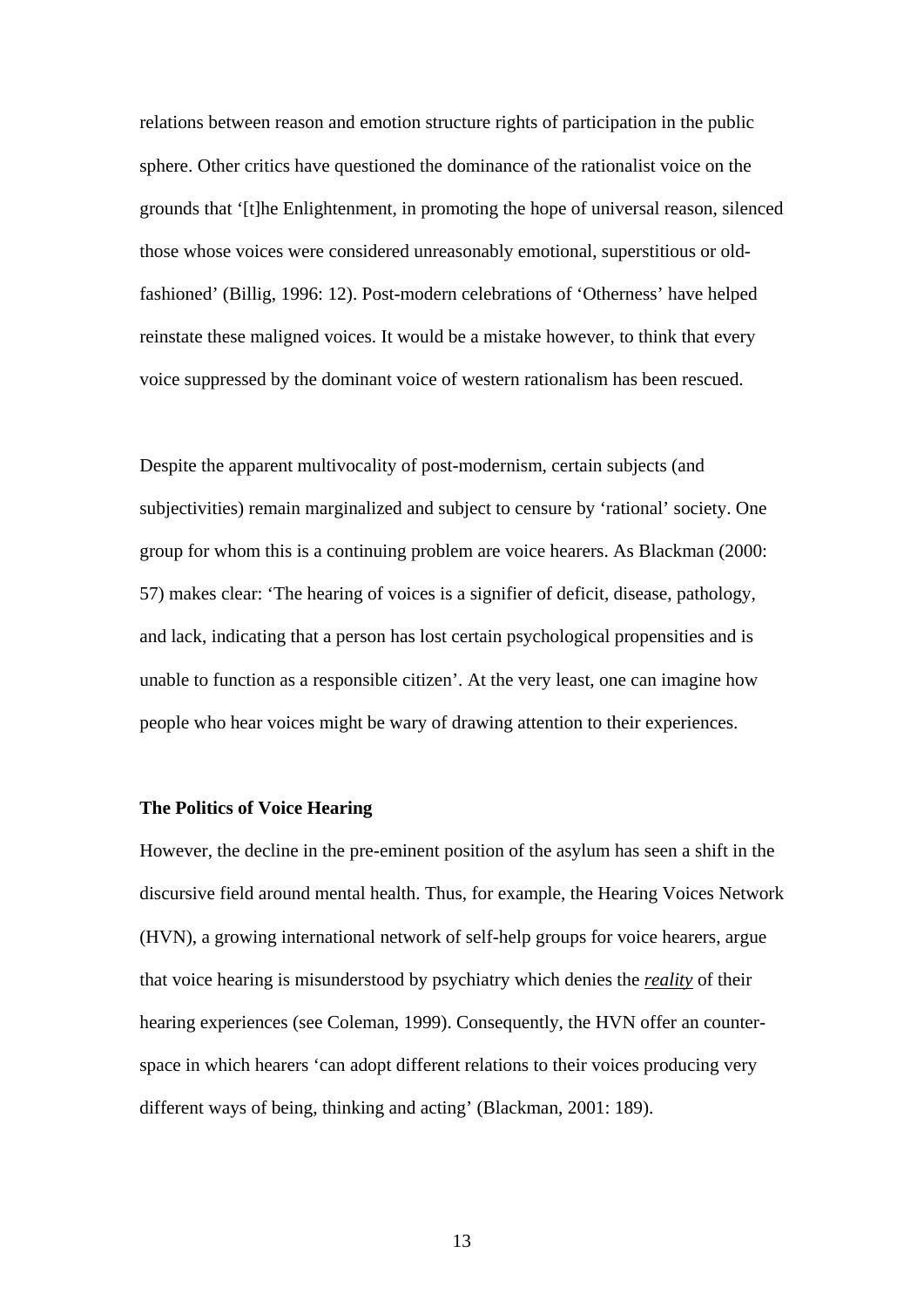The HVN places particular emphasis on hearers retrieving the personal meaning their voices may have. The approach is one of challenging orthodox psychiatry by working with hearers to listen to, contextualise, and then integrate the significance of their hearing experiences within the tapestry of their own lives. As the authors of the network's self-help manual, *Working With Voices*, put it: 'It is important to see yourself as an individual rooted in society and not as a patient rooted in psychiatry' (Coleman and Smith, quoted in Blackman, 2001: 200).

At the heart of the HVN enterprise is an opportunity for voice hearers to understand their experiences *on their own terms*. In doing so, the network encourages hearers to vocalise ways in which psychiatry has misrecognised their hearing experiences and concomitantly helped reinforced the cultural image of the "mad, crazy nutter". However, while the self-help organization of the network means that voice hearers are able to share their hearing experiences between each other, the question remains as to how voice hearers can add their experiences to the stock of available reality?

# **Recognition and Representation**

This is a deceptively simple question. Within the paternalistic ethos of British publicservice broadcasting, for example, people who hear voices have been constructed as one more 'social problem'. From an early point in its history in Britain, radio and later television opened itself to a range of popular voices but this did not include the mad. The locked doors of the asylum marked the symbolic boundary between rationality and derangement, intelligible speech and sensible utterance. Mental illness, if it was spoken about at all, was debated by experts and addressed by government policies.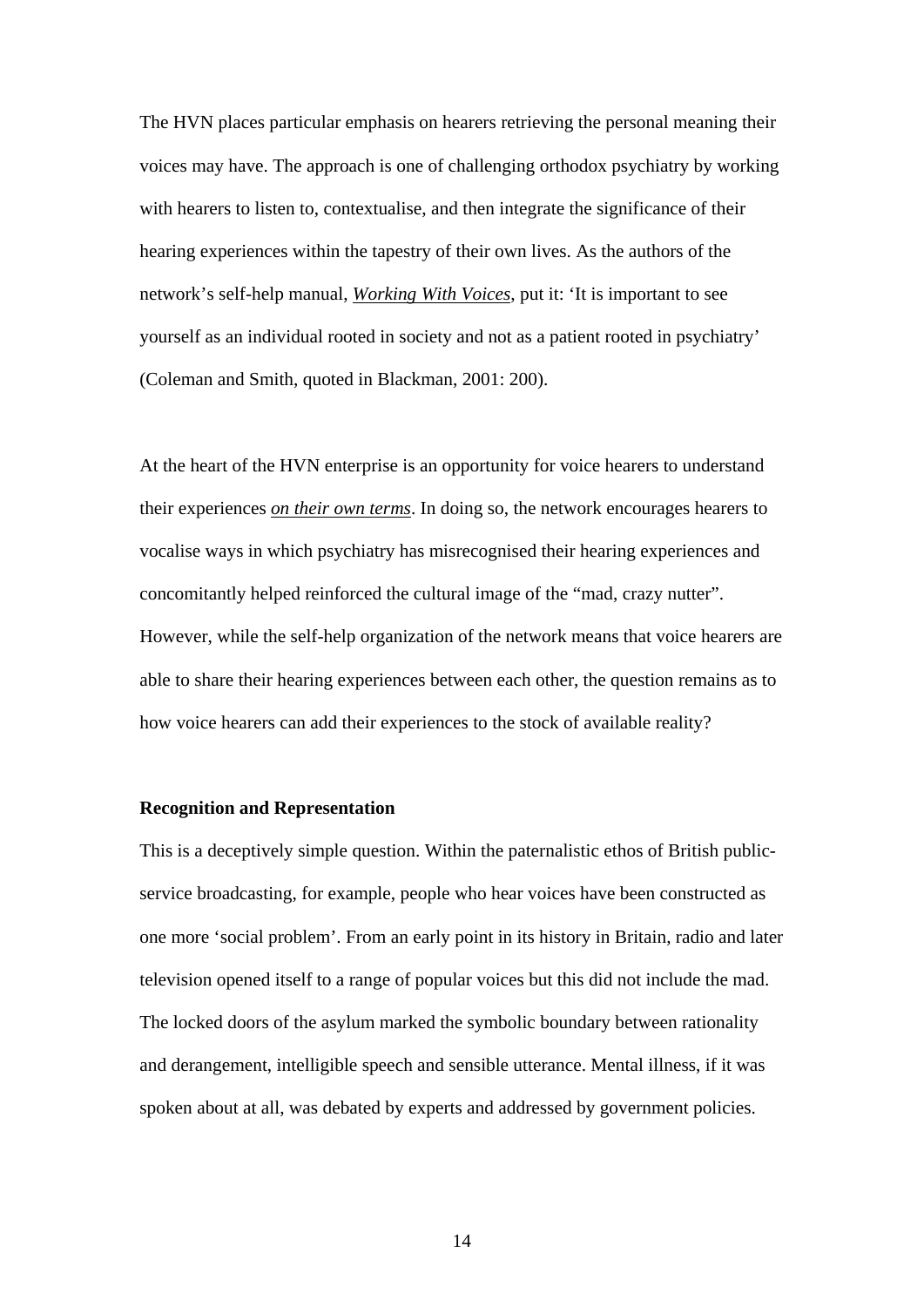However, the shift from asylums to community care has coincided, in Britain, with major changes in the television system. The emergence of a 'new populism' in documentary and current affairs programmes in the 1990s has led to a decentring of expertise and an emphasis on common sense and grounded experience (Livingstone and Lunt, 1994). The arrival of populist TV means that marginalized voices have been granted more extensive access opportunities to speak about their experiences than in varieties of paternalism associated with the ethos of public service (Corner, 1994).

The breakdown of the paternalist tradition has resulted in accusations that the public sphere is collapsing under the weight of emotionality and affect (see Dahlgren, 1995). However, this need not be the case if we imagine forms of *a*rational public discourse that do not assume an excessively cognitive and rationalistic conception of the 'public citizen'. Indeed, affect and emotionality, far from denigrating the public sphere, might contribute to understanding as to why we should actually care about others. This leads us to consider one documentary series which marries interest in 'others' with recognition of the other's right to speak for themselves in public.

## **Video Diaries: 'Mad, Bad or Sad?'**

In the BBC series *Video Diaries,* individuals with a story to tell are first selected and then issued with a camcorder to record events in their own lives. Diarists then edit the tapes in consultation with BBC professionals. The resulting programmes are then broadcast on the national network. The series aims (in theory) to empower the diarist by mobilising their experientially based vision of the world within a format that supports their capacity to speak for themselves (Dinsmore, 1996; cf. Dovey, 2000).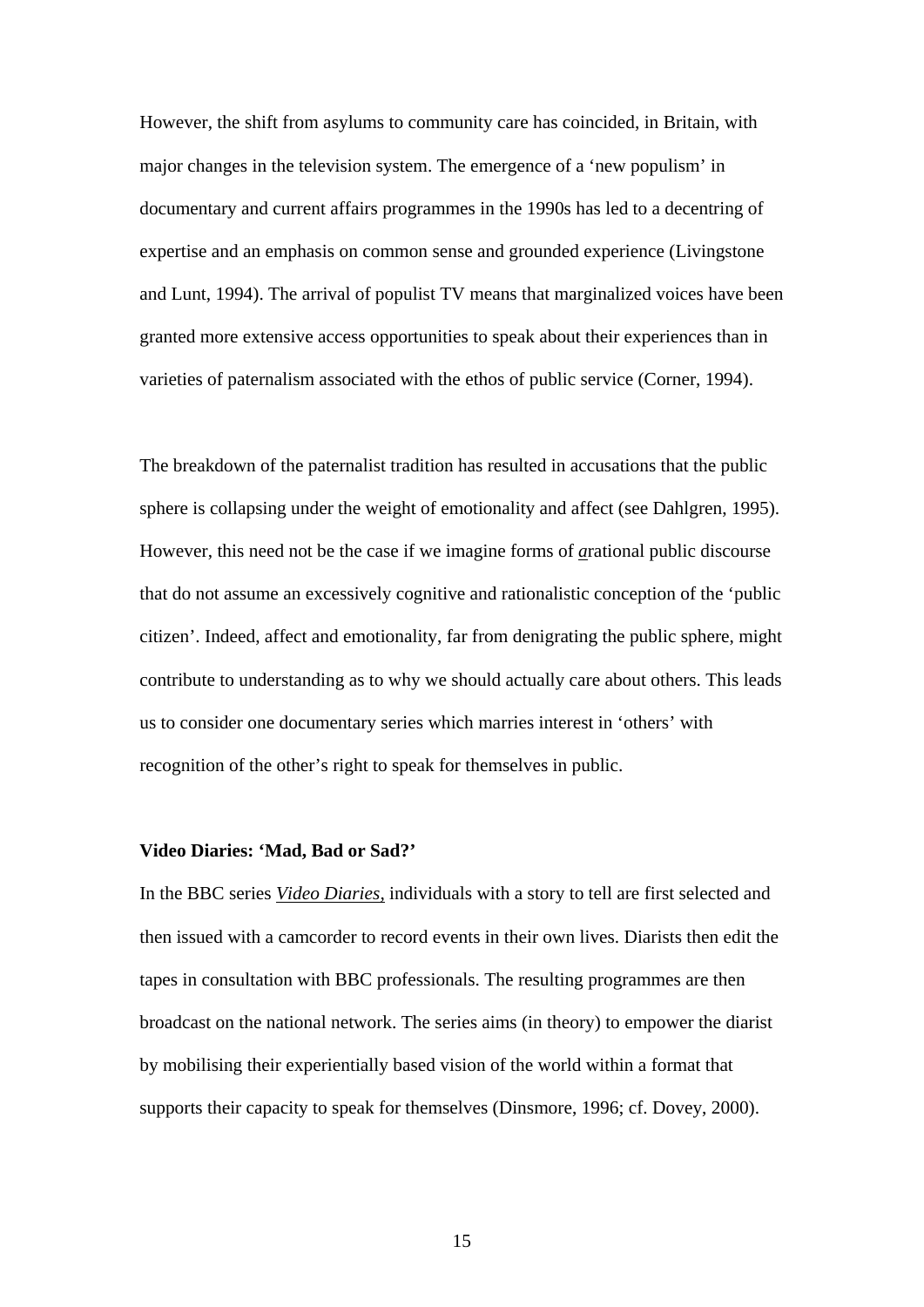The series' format allows viewers a privileged and unique mode of access to a degree of subjectivity unimaginable in traditional documentary modes of expression.

'Mad, Bad or Sad?'<sup>[2](#page-15-0)</sup> is Sharon's video diary about being a black schizophrenic woman living in Manchester, England. A key figure in her diary is Mickey, Sharon's husband, also a schizophrenic. Together, they offer a deeply personal perspective on the experience of hearing voices and being labelled 'schizophrenic'. Consider, for example, Sharon's opening address to viewers:

 You probably don't think you'll crack up. The chances are you might then you'd be a nutter like me. A doctor will give you a label that sticks to you for the rest of your life. Mine was schizophrenic. Making this diary was hard, sharing all my secrets, but I really wanted you to see me, the person I am behind the label. Most of my life I've spent in institutions, until I met Mickey. He's a schizophrenic too. Now we live together in Manchester - me, Mickey, my two cats and my voices. I hear voices, echoes from my past. This is the root of my madness.

This perfectly illustrates the remit of *Video Diaries*: to allow ordinary people to tell their own stories in a way that gives us insights into the 'reality' of their situation. Sharon's story is one of being permanently marked by the label 'schizophrenic'. Watching her 'diary' however, we are not asked to distance ourselves from her but to identify. We are offered a sense of intimate engagement with the otherness being portrayed. Sharon's narration draws us into her personal world of 'Mickey, my two

<span id="page-15-0"></span> $\frac{1}{2}$ Broadcast, 25<sup>th</sup> April 1995.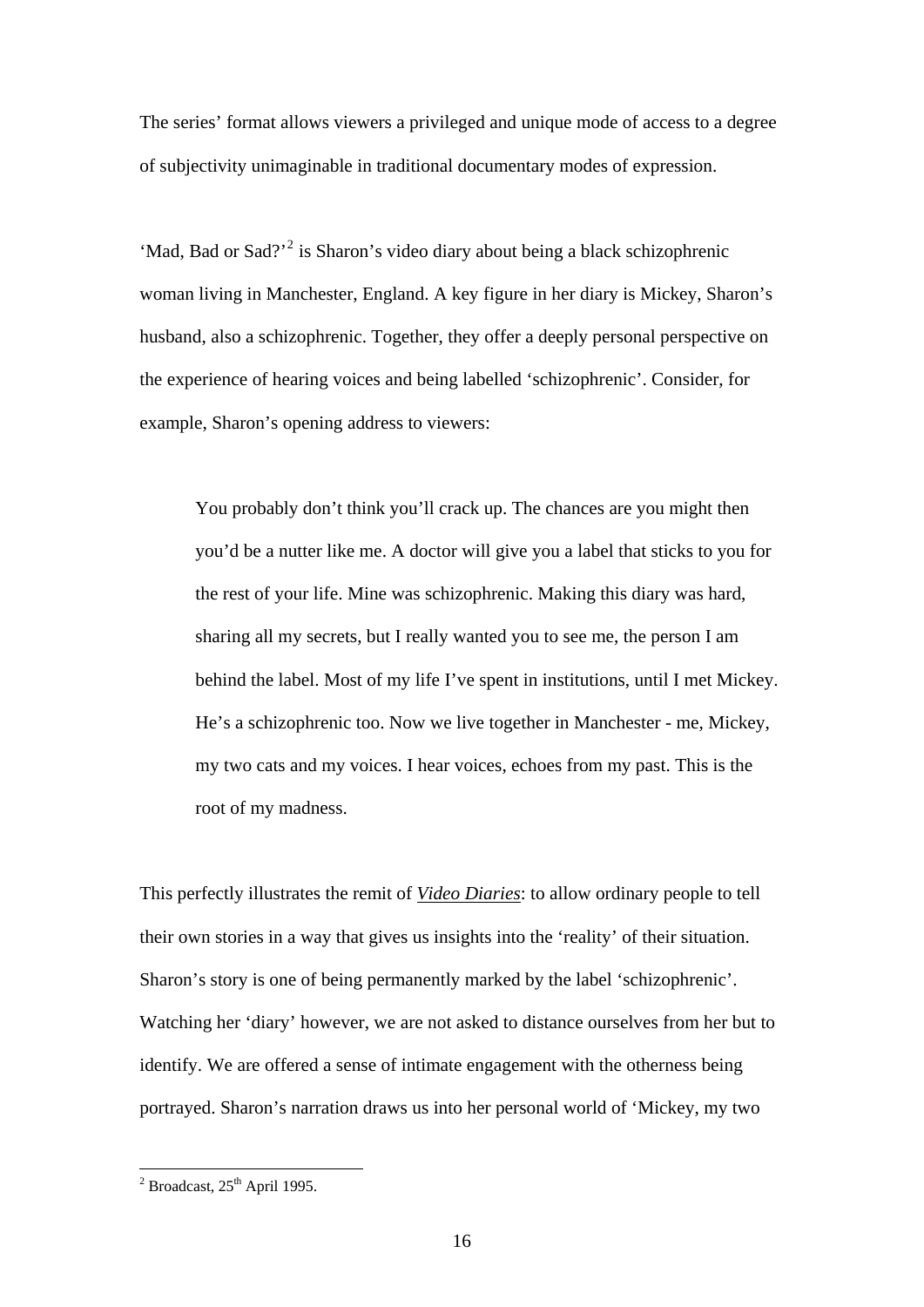cats and my voices'. The subjective camera and first-person voice-over, allow us to view the world entirely through Sharon's eyes. This process may have been 'hard', but it enables her to explain the 'root' of her madness from within her own life-world perspective.

The argument, alluded to earlier, that the mentally ill are *in* the community but are not part *of* the community, lies at the heart of Sharon and Mickey's story. In the following testimony, Mickey speaks both authoritatively and emotionally about his experience of living and coping with a mental illness diagnosis:

 Some people would say you live the life of bloody Riley because you get that little bit extra, cos you're on the sick, rather than just being unemployed. But there's a price to pay. I mean, if you end up in the loony bin you know somewhere in your head that you're being talked about, 'cos you know that when you were out there before you got that label, well you were one of them. You'd be talking about people. You'd be saying, "oh, such and such is in the loony bin", you know, "a right nutter". I mean if you were to mention it to your shrink he'd probably say you were paranoid! But I know. I know what we used to say about people and I know the jokes that were made. And consequently, I know the jokes that are made about me and Sharon.

Here, Mickey expresses his dislike for the mental illness label based on his pre-illness experience of judging people according to their status as a mental patient. His candid testimony draws on the popular terminology used to marginalize and exclude the mentally ill. Instead of avoiding derogatory words such as "nutter" and "loony bin" however, he deliberately appropriates them in order to contest the validity of such (mis)representations. Moreover, by playing with the 'shrink/paranoid' joke he signals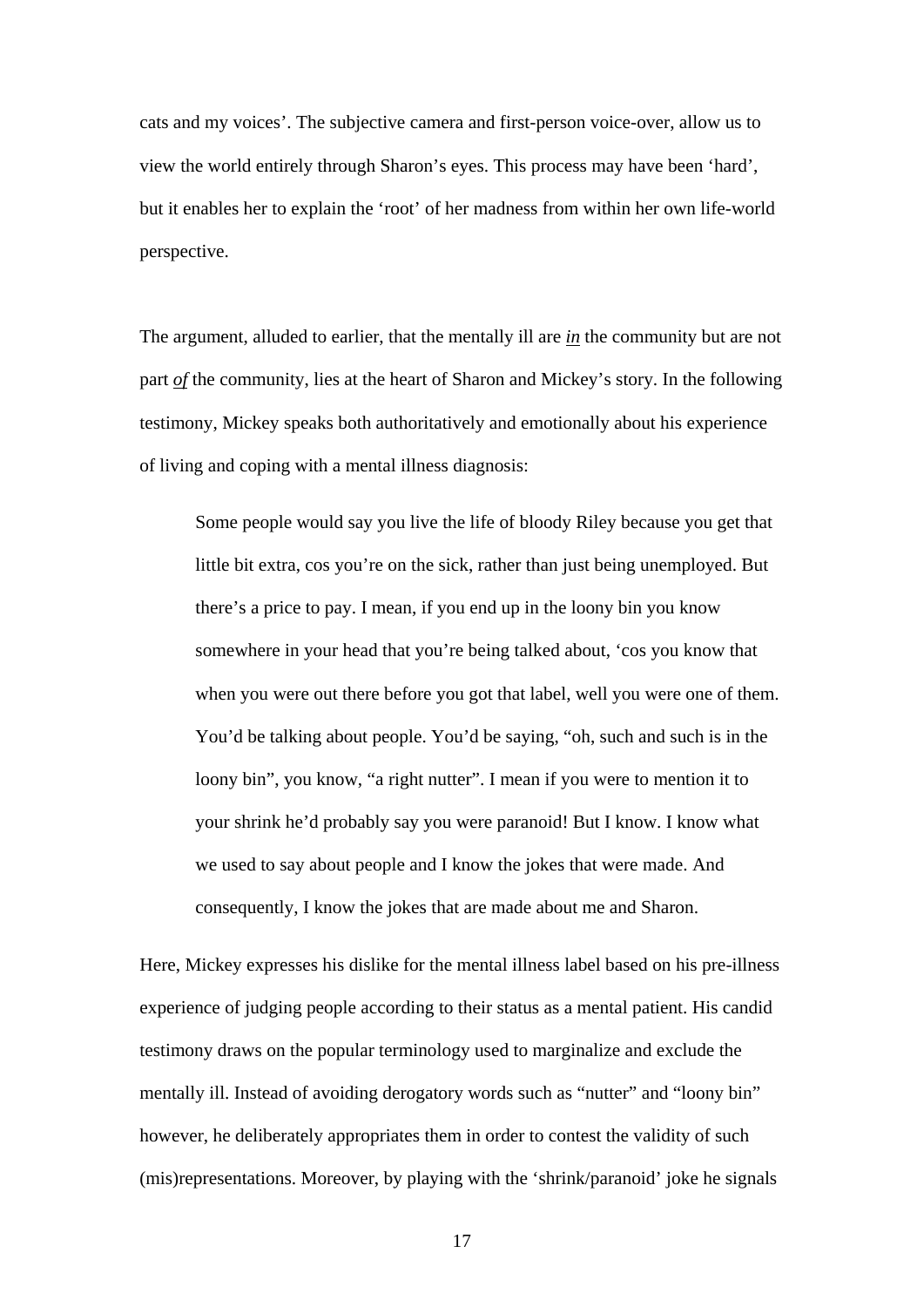how his own pre-illness attitude towards the mentally ill impacts on his present schizophrenic identity. He is talking to viewers *as* a 'schizophrenic', but also as someone ingrained within a culture that sees schizophrenics as different. The deficiency of the schizophrenic ("a right nutter... ") is turned on its head and becomes the deficiency of society; one that fails to recognise their *humanity*. As his testimony concludes, the image track cuts to a shot of Sharon asleep. The image of normality this conveys adds to the poignancy of Mickey's acknowledgement that others see them as a joke. The message appears to be: "There but for the grace of God go I".

## **Making Madness Visible**

The marginalization of the mentally ill seems likely to become one of the main issues for recognition politics over the next few years. In Britain, some psychiatric service users are adopting tactics of past civil rights movements. For example, the Chair of a user-led campaign group, Survivors Speak Out, signs his letters Glad to be Mad – just as gays reclaimed the word 'queer'. He has also set about organizing a Mad Pride Rally, modelled on Gay Pride. 'All this happened while the rest of us have been stuck in the old thinking about nutters and weirdoes. The lunatics have not yet taken over the asylum – but they are raising their voice' (Freedland, 1998: 28).

The anger of service users is driving demands for an end to the discrimination of the mentally ill. However, the notion that mental patients are incapable of giving a valid viewpoint is often enough to ensure their marginalization from more 'rational' forms of public discourse. Their vulnerability to the image of the "mad, crazy, nutter" is a form of censorship and silencing. This means that participation in the community for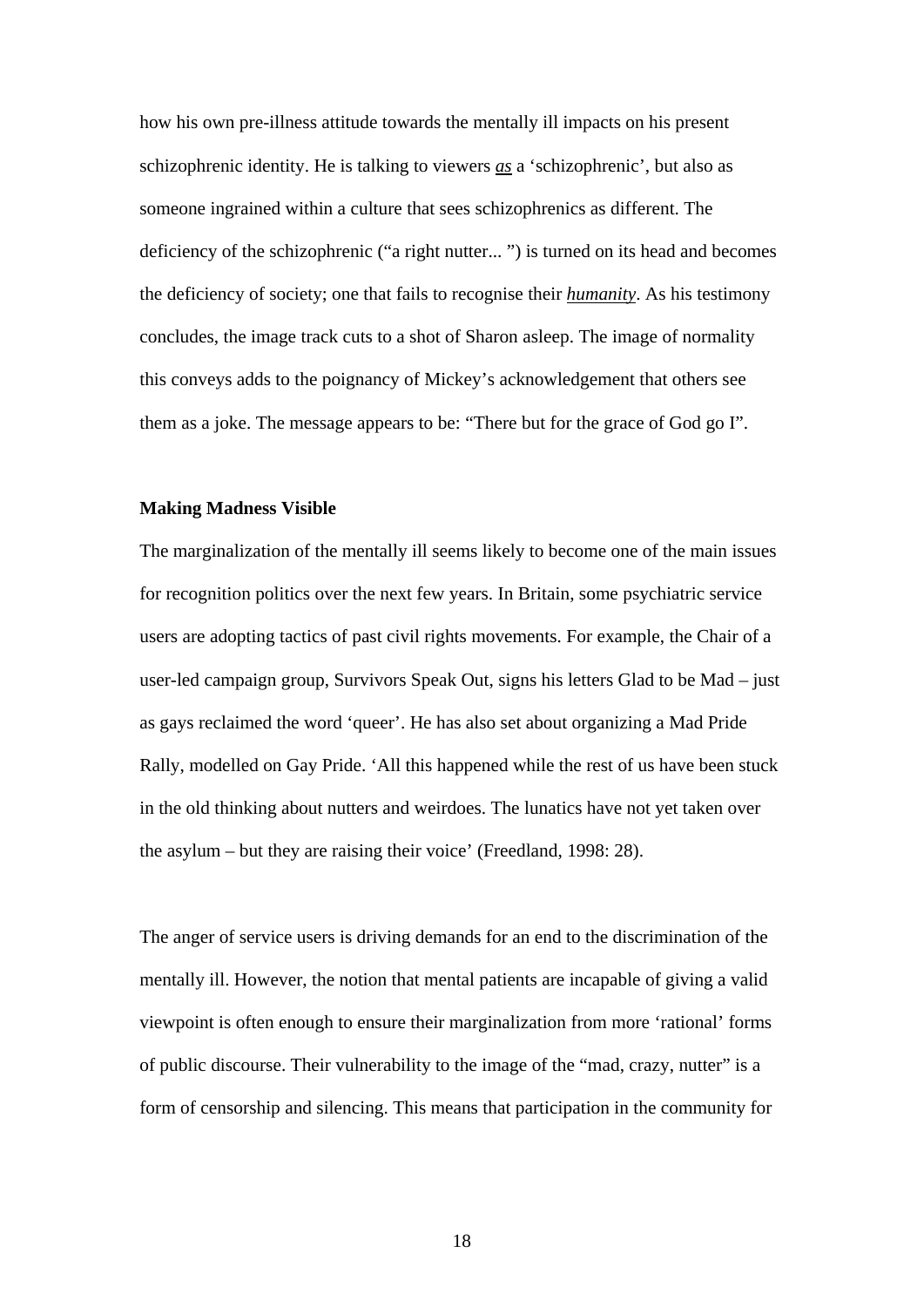those currently constituted as mentally ill must be guaranteed through the provision of cultural rights of citizenship, including rights to a public voice.

But as the argument above suggests, the terms on which the mentally ill should be given a public voice raise particularly awkward issues. With the advent of the care in the community policy, there is a blurred distinction as to the criteria we might adopt in taking mental patients' views seriously. In the case of voice hearers, for example, their right to speak about their hearing experiences can easily be countered with the claim that what they are saying is evidence they are "unwell". This reproduction of a medicalized way of seeing and understanding 'the mad' under a new set of conditions may well turn out to be psychiatry's most potent legacy.

## **Final Remark**

In Britain, the mental health field is currently experiencing winds of change. Various interest groups are gathering in order to stake out their vision of future psychiatric policy. Between incarceration in 'secure' environments and the relative 'freedom' of community care, a repertoire of professional and lay voices are engaging in a struggle to be seen and heard. Without closing the cultural gap between 'us' and 'them', mentally ill people's mode of belonging is provisional and subject to the machinations of those who would (re-)impose citizenship's exclusivity. It remains an open question as to whether the grainy video images of Ben Silcock's fateful visit to London Zoo will be a lasting memorial to our failure to find a way to belong together.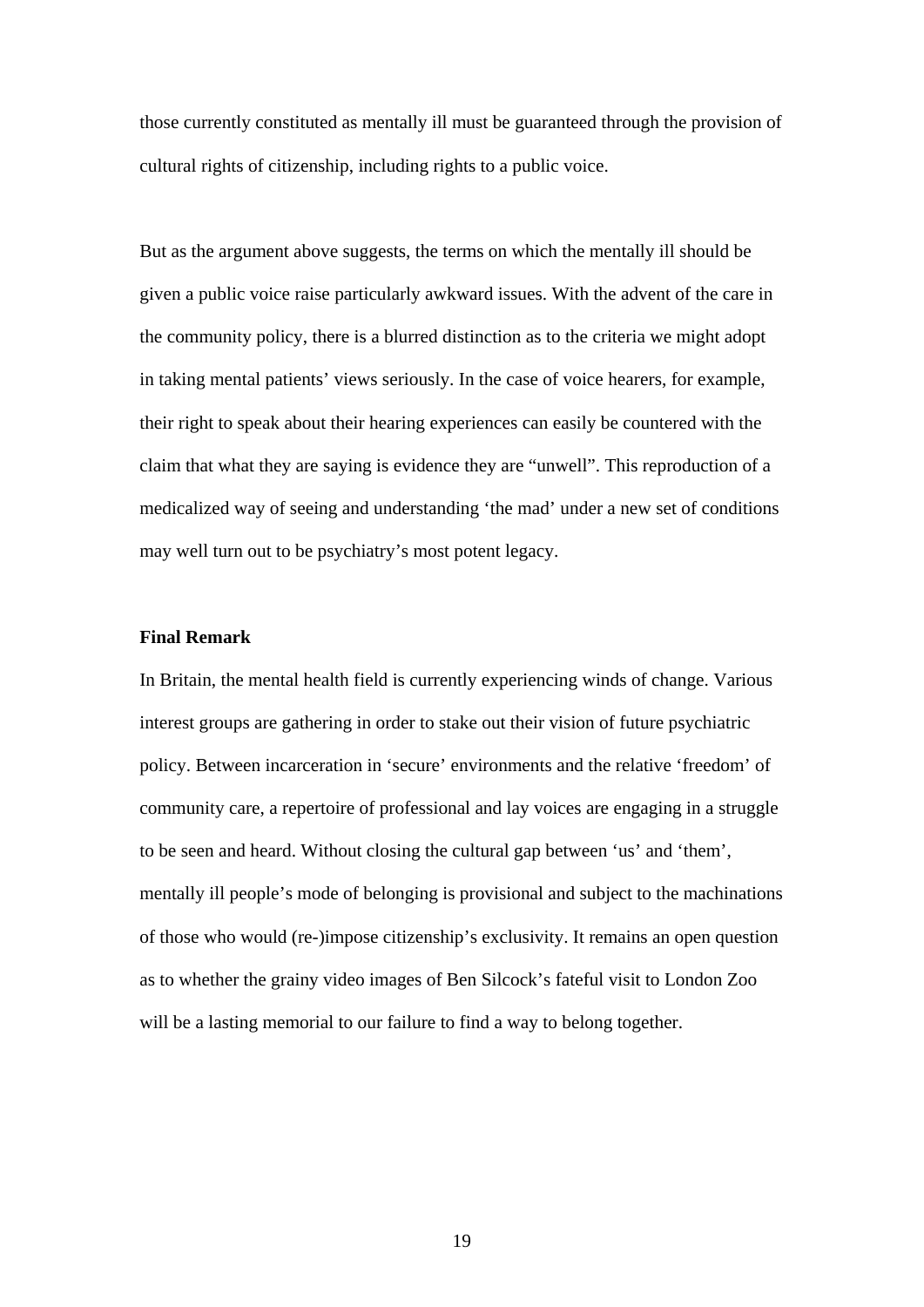## **References**

Baker, S. and MacPherson, J. (January 2000) *Counting the Cost. Mental Health in the Media*, London: MIND.

Barham, P. and R. Hayward (1991) *From The Mental Patient To The Person*,

London: Tavistock/Routledge.

Barham, P. (1984) *Schizophrenia and Human Value*, Oxford: Basil Blackwell.

Barham, P. (1997) *Closing The Asylum*, London: Penguin Books. Second Edition.

Billig, M. (1996) *Arguing and Thinking: A Rhetorical Approach to Social* 

*Psychology*, Cambridge: Cambridge University Press. Second Edition.

Blackman, L. (2000) 'Ethics, Embodiment and the Voice-hearing Experience',

*Theory, Culture and Society*, Vol. 17, 5, pp. 55-74.

Blackman, L. (2001) *Hearing Voices: Embodiment and experience*, London: Free Association Books.

Busfield, J. (1994) 'The Female Malady? Men, Women and Madness in Nineteenth Century Britain', *Sociology*, Vol. 28, No. 1, pp. 259-277.

Coleman, R. (1999) 'Hearing voices and the politics of oppression', in Newnes, C. et al. (Eds.) *This is Madness: A Critical Look at Psychiatry and the future of the Mental Health Services*, Ross-on-Wye: PCCS Books.

Corner, J. (1994) 'Mediating the Ordinary: The "Access Idea and Television Form"',

in Aldrich, M. and N. Hewitt, (Eds.) *Controlling Broadcasting. Access Policy and* 

*Practice in North America and Europe***,** Manchester: Manchester University Press.

Dahlgren, P. (1995) *Television and the Public Sphere*, London: Sage).

Dinsmore, S. (1996) 'Strategies For Self-Scrutiny: *Video Diaries* 1990-1993' in

MacCabe, C. and Petrie, D. (eds) *New Scholarship From the BFI,* London: BFI.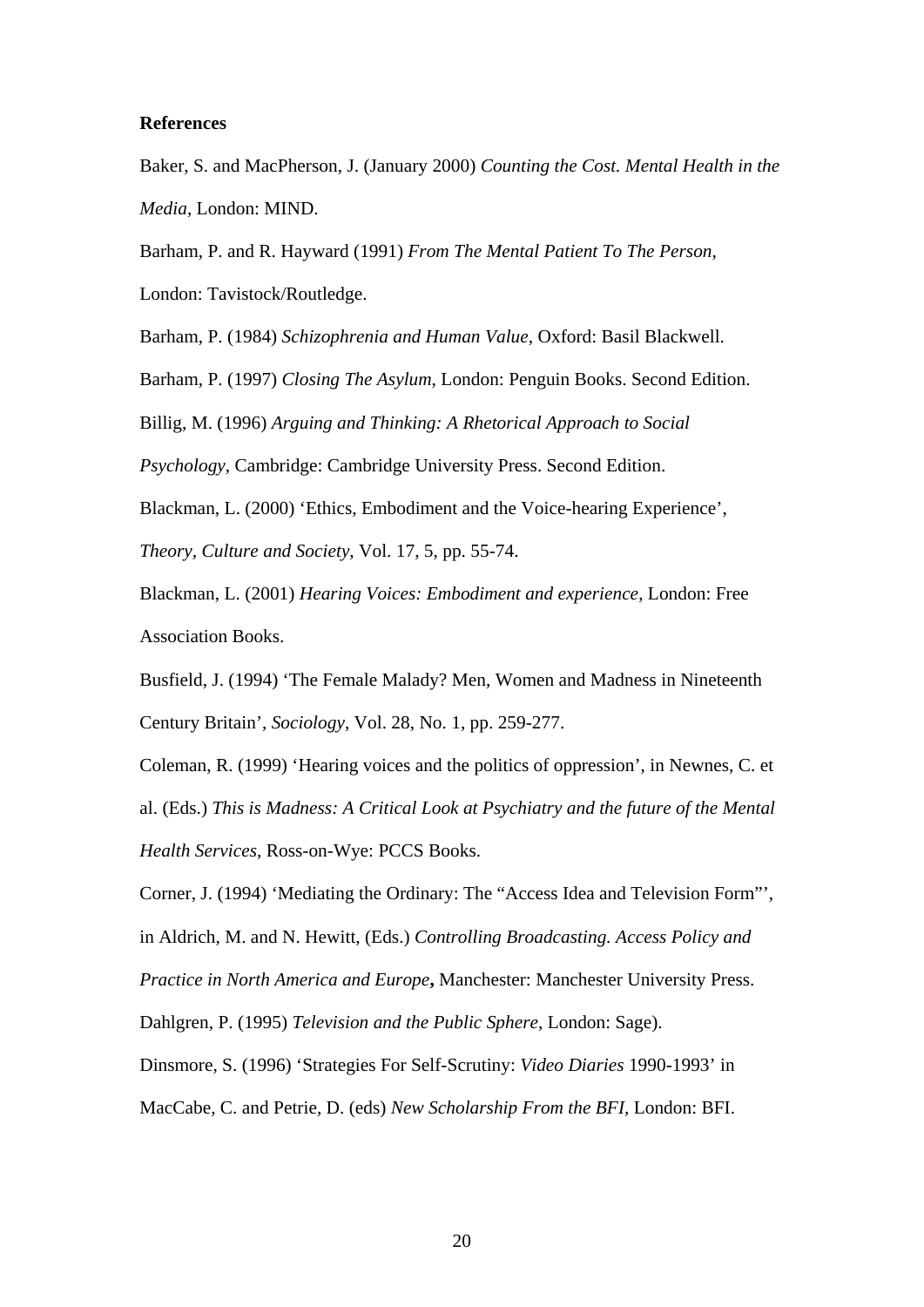Dovey, J. (2000) Freakshow: First Person Media and Factual Television, London: Pluto.

Foucault, M. (1987) *Madness and Civilization: A History of Insanity in the Age of Reason*, London: Tavistock

Fraser, N. (1987) 'What's Critical about critical theory? The case of Habermas and gender' in Benhabib, S. and D. Cornell, (Eds.) *Feminism as Critique, Essays on the Politics of Gender in Late-Capitalist Societies*, Cambridge: Polity Press, pp. 31-55.

Fraser, N. (2000) 'Rethinking Recognition', New Left Review, May/June, pp. 107- 120.

Freedland, J. (1998) *The Guardian*, p. 31.

Gilman, S. (1982) *Seeing the Insane*, New York: Wiley.

Henderson, L. (1996) 'Selling suffering: mental illness and media values' in Philo, G.

(Ed) *Media and Mental Distress*, Harlow: Addison Wesley Longman.

Hickman, R. (1996) 'Madness and Citizenship: Statements on Communication,

Inhumanity and Danger, *Journal of Area Studies*, Issue 8, Spring: 13-30.

Knowles, C. (2000) *Bedlam on the Streets*, London: Routledge.

Lister, R. (2001) 'Towards a Citizen's Welfare State: The  $3 + 2$  'R's of Welfare

Reform', *Theory, Culture and Society*, Vol. 18(2-3): 91-111.

Livingstone, S. and Lunt P. (1994) *Talk on television: audience participation and public debate,* London: Routledge.

MIND (1999) *Mind Inquiry into Social Exclusion and Mental Health Problems,* London: Mind.

Muijen, M. 'Scare In The Community: Britain In A Moral Panic', *Community Care*, 7-13 September 1995.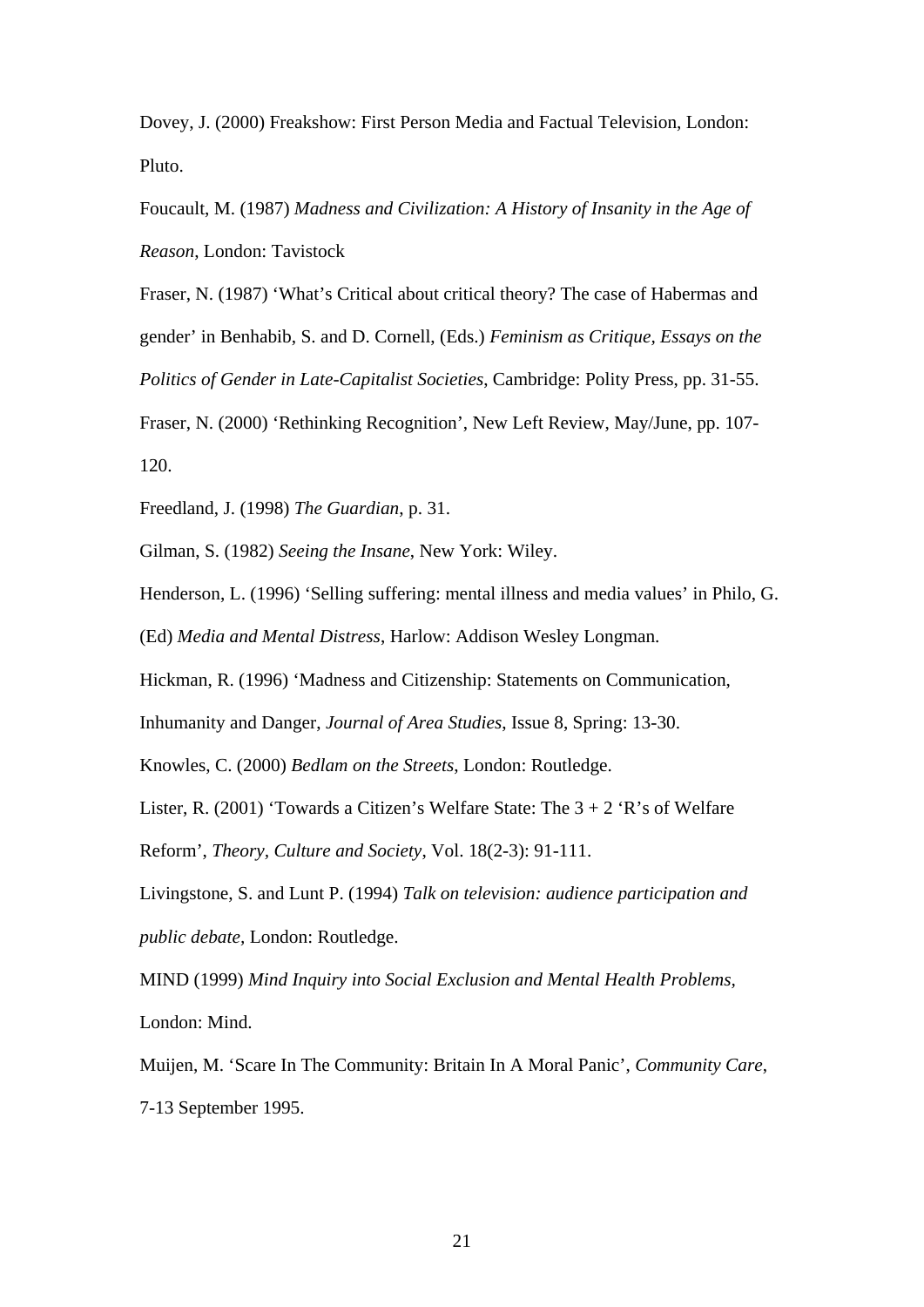Murdock, G. (1999) 'Rights and Representations: Public Discourse and Cultural Citizenship', in Gripsrud, J. (Ed) *Television And Common Knowledge,* London: Routledge.

Pakulski, J (1997) 'Cultural Citizenship', *Citizenship Studies*, Vol. 1, No. 1, pp. 73- 86.

Phillips, Anne (1999) *Which Equalities Matter?*, Cambridge: Polity Press.

Phillips, Adam (2001) 'Round and about madness', *Index on Censorship*, 4/01, pp. 32-39.

Philo, G. (1996) (Ed) *Media and Mental Distress*, Harlow: Addison Wesley Longman.

Porter, R. (1987) *Mind-Forg'd Manacles*, London: Weidenfeld and Nicholson.

Porter, R. (1991) *The Faber Book of Madness*, London: Faber and Faber.

Roche, M. (2001) 'Citizenship, Popular Culture and Europe' in Stevenson, N. (Ed) *Culture and Citizenship*, London: Sage.

Rose, D. (1998) 'Television, Madness and Community Care', *Journal of Community and Applied Social Psychology,* Vol. 8, pp. 213-228.

Sayce, L. (1995) 'Response to Violence: A Framework for Fair Treatment', in Crichton, J. (Ed) *Psychiatric Patient Violence*, London: Duckworth.

Sayce, L. (2000) *From Psychiatric Patient to Citizen*, London: Routledge.

Showalter, E. (1987) *The Female Malady: Women, Madness and English Culture,* 

*1830-1980*, London: Virago.

Stevenson, N. (1999) *The Transformation of the Media: Globalisation, Morality and Ethics*, London: Longman.

Turner, B. (2001) 'Outline of a General Theory of Cultural Citizenship' in Stevenson, N. (Ed) *Culture and Citizenship*, London: Sage.